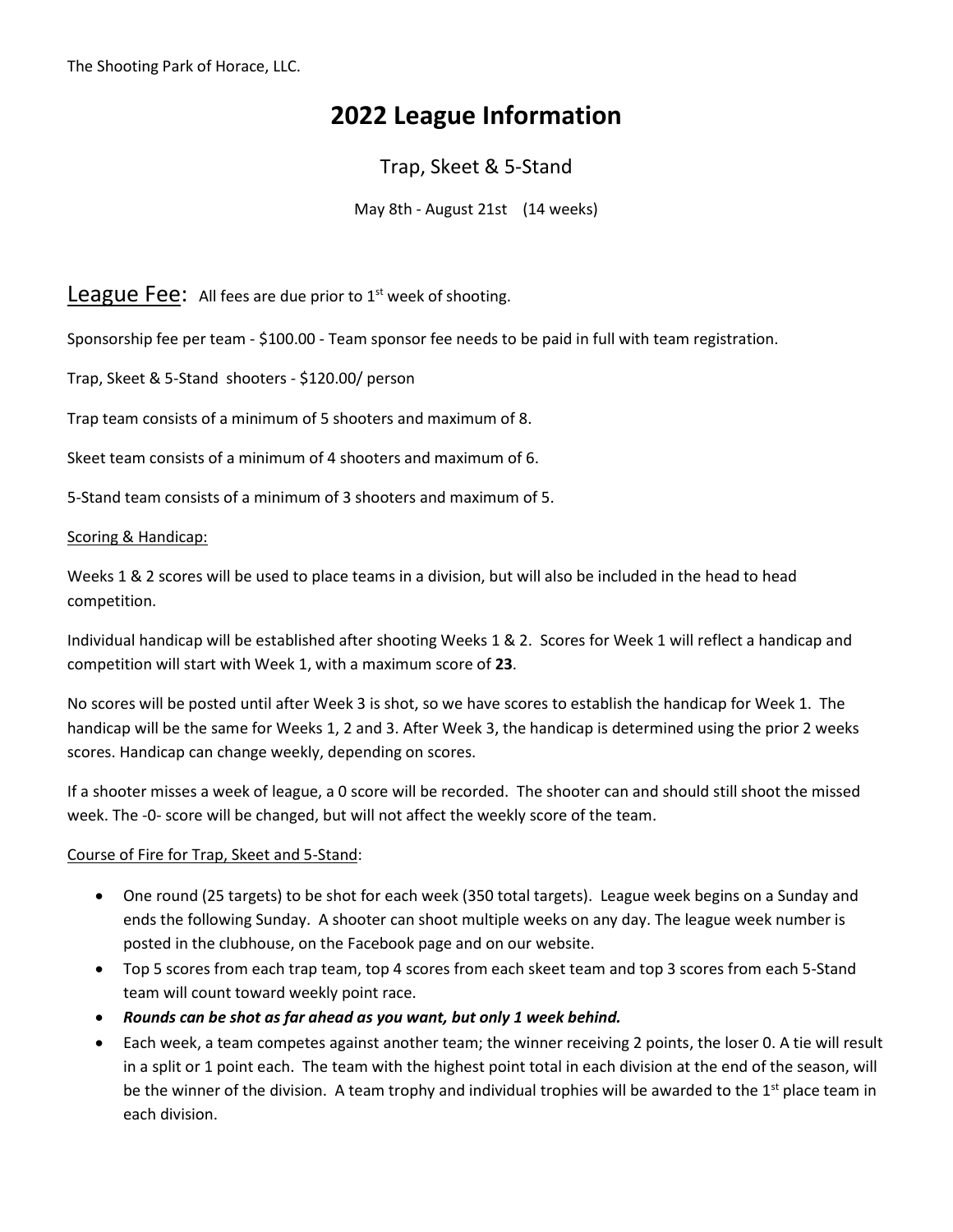The Shooting Park of Horace, LLC.

- In the event of an odd number of trap teams in a division, a team may end up shooting against a "Phantom Team". The "Phantom Team" score will be 120 for the top division and the average 2020 division scores for the other divisions. Team points awarded the same as other weeks – 2 for a win, 1 for a split and 0 for a loss.
- In the event of an odd number of skeet teams in a division, a team may end up shooting against a "Phantom Team". The "Phantom Team" score will be 96 for the top division and the average 2020 division scores for the other divisions. Team points awarded the same as other weeks – 2 for a win, 1 for a split and 0 for a loss.
- The number of 5-Stand Divisions will be determined by the number of teams registered.
- In the event of a tie at the end of the season, the Division winner will be determined by actual targets shot.

### General Rules:

- Absolutely **NO ALCOHOL** beyond sidewalk or in the parking areas.
- Only alcohol purchased in the clubhouse allowed in the park.
- **ATA** and **NSSA** rules will govern all other shooting related questions.
- A shooter or a team's known ability for classification will be at the clubs discretion.
- All shooters should verify their score with the scorekeeper when the round is complete.
- All shooters are responsible to verify that league rounds are on the score sheet as a league round or practice round. No changes allowed once shooting has begun.
- Eye and ear protection are required.

### Prizes to be awarded:

1<sup>st</sup> Place Team Trophy for each division

Individual trophies for  $1<sup>st</sup>$  Place Team in each division

High Gun Over-All Trap (Actual Targets)

High Gun Over-All Skeet (Actual Targets)

High Gun Over-All 5-Stand (Actual Targets)

High Gun per division (Actual Targets)

ANNIE OAKLEY SHOOT – WEDNESDAY NIGHTS AROUND 9:00 PM

THE TRADITION CONTINUES…..STEAK NIGHT – EVERY WEDNESDAY NIGHT!